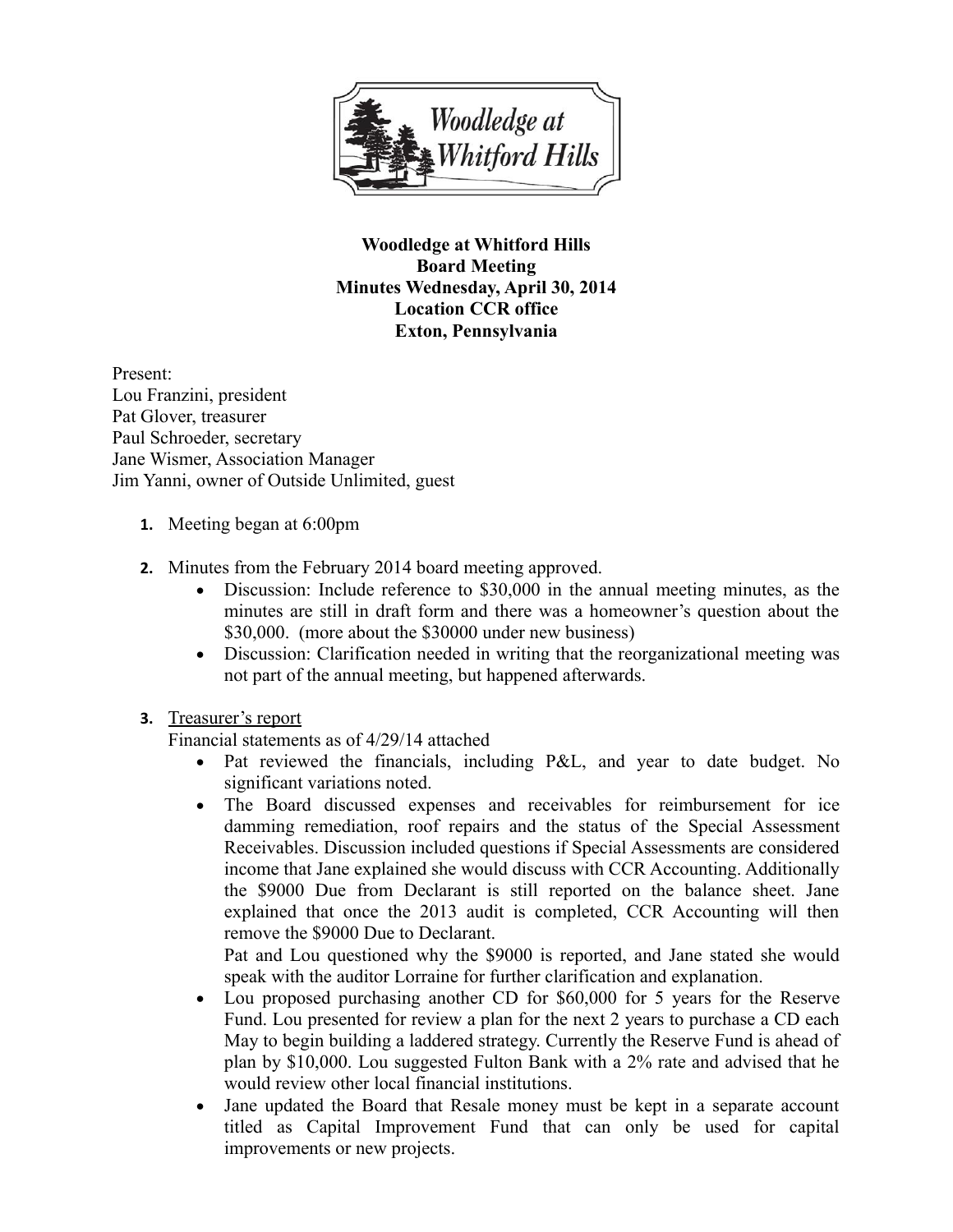- Linda, CCR accountant, has concerns that prior re-sales in Woodledge of \$4000 must be held in a separate account. The Board agreed this matter warrants further review in conjunction with the \$9000 Declarant receivable, and the 2013 audit.
- Lou made a motion to purchase the CD for \$60,000 and to accept treasurer's report. Paul seconded the motion, and the motion was unanimously approved.
- **4.** New Business

Front entrance revised proposal

- Jim Yanni attended to answer questions and address any potential landscaping concerns of the Board and to discuss the front entrance landscaping project. The Board reviewed the proposal, including materials and negotiated final pricing. Jim reassured the board that work on the front entrance will begin May  $9<sup>th</sup>$ , 2014. There was some discussion about the possibility of planting three holly trees on the hill on the east side of Woodledge for a balanced design to complement the five holly trees that will remain on the west side of Woodledge. Consensus agreed not to plant those three holly trees. The proposal included five separate agreements. Lou introduced a motion to accept the front entrance proposal and Pat seconded the motion, and the motion was unanimously approved.
- Jim presented a new proposal for the walking trail clean-up for Board review. The board reviews the walking path proposal and approves it. The proposal includes the clean- up of the two sides of the walking path. This includes removing suckers, pruning back branches, and disposing of downed branches and limbs from a previous storm. Edging the path remains to be presented as a separate proposal and is not included in the current approved path clean up.
- Paul mentioned to Jim Yanni that the grass between house at 105 Woodledge and 107 Woodledge Lane is a course type of grass with a wide blade and that grows in clumps and after cutting still looks ragged. Jim offered to come out and take a look at the grass. Jane mentioned that an inspector came to inspect the backflow valves for the sprinkler system.
- Jim Yanni concluded with mention of a turf program is needed and that the curb line grass and subsoil between the street and the sidewalks needs attention and should be replaced little by little. Jim mentions that blue grass is high maintenance and particularly susceptible to grub damage and recommended a grub application proposal.

Tree replacement

- Lou attended a tree replacement meeting April  $26<sup>th</sup>$ , with a representative from Toll, the Township, Shearon Environmental the firm planting the trees, and the township consultant Ed Theurkauf. Lou advised the Board that between 80-85 trees were being replaced in the community and that work would commence the following week. Jane presented he Board a draft to the community announcing the tree replacement project, and the front entrance redesign.
- Lou revisited the builder's release matter specifically the \$30,000 Declarant loan. The Board and Jane Wismer noted never was a loan agreement signed by anyone, and there is no documented proof of a loan. The Board concurred the burden of proof is on the builder should they call the loan.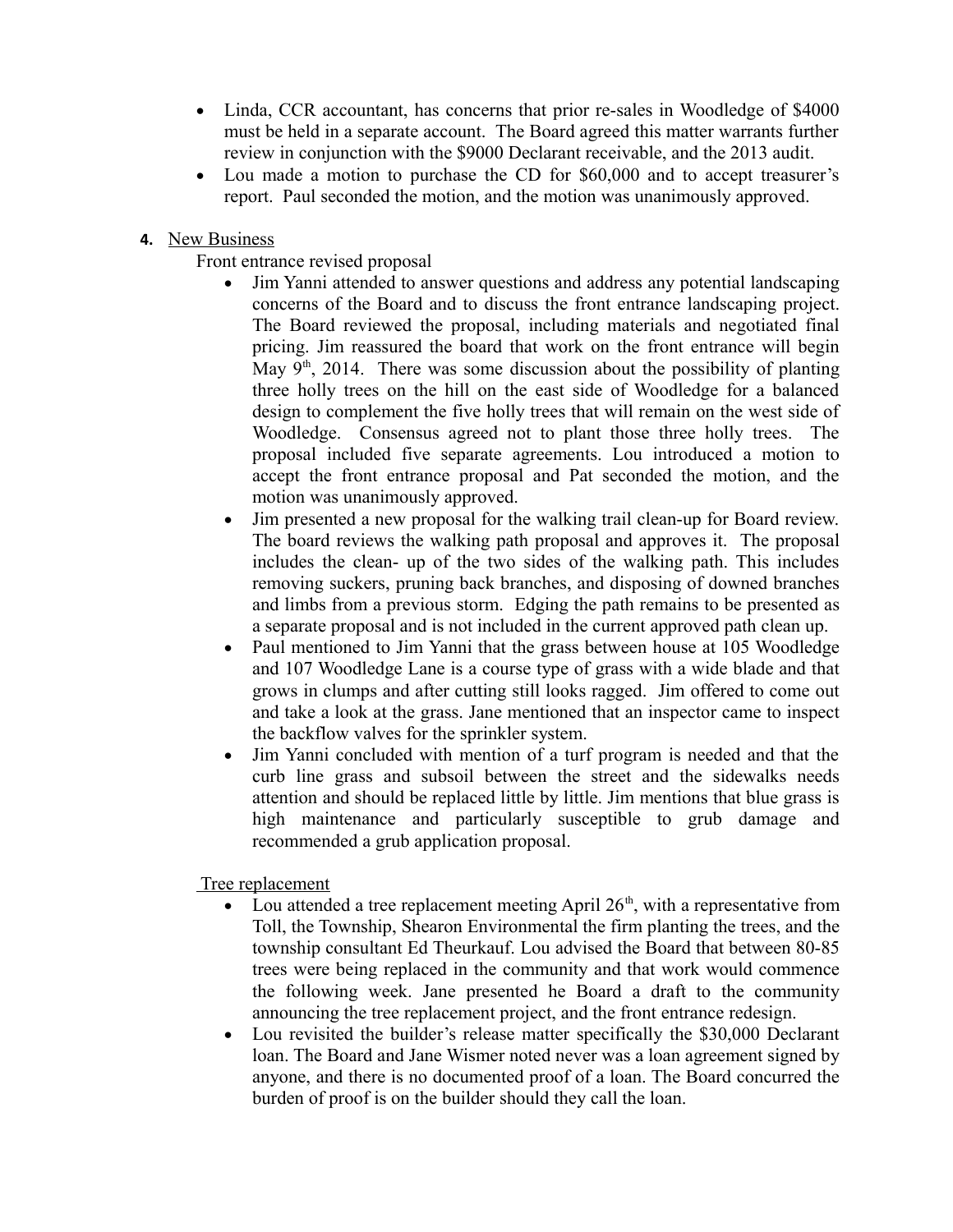Landscaping and Snow removal contracts

 Board discussed needs to review Outside Unlimited landscape and snow contracts in July as contracts expire at the end of 2014 and requested Jane to begin RFPs for contractors. Jane makes available copies of the other landscaping bids from two years ago.

Seal Coating and paint schedule

 Board discussed driveway seal-coating was on a rotating three year schedule. Lou proposes that we use a five year rotating schedule. Additionally a paint schedule and what it includes is discussed. Jane reviews previous proposal from Certa Pros Painting and advised she would contact the contractor for current pricing.

Attorney review

- Jane says that we didn't pay Holly Setzler all the money that she asked. We paid only 1.5 hours. She's sending a revised bill that's reduced by one half hour. Holly says that she lived up to her agreement.
- Lou would recommend changing law firms Steven Sugarman in Berwyn reviewing the reasons why the association should change attorneys. Lou explained that he had lunch with Kevin Kelly, lawyer at Sugarman to review the 8<sup>th</sup> amendment along with the opinion letter from Hal Barrow's and the By-Laws and Declaration to review.
- Lou presented an engagement letter as The Sugarman law firm requires a \$1500 retainer. Lou expressed concerns that the  $8<sup>th</sup>$  amendment raises questions as to the association's responsibilities to inspect, maintain, and repair.
- Lou introduced a motion to change attorneys, to sign the engagement letter, and to begin the process for an attorney review of the association's responsibilities, and to meet with Kevin Kelly in June to understand the amendment. The motion was seconded by Pat, and the motion was unanimously approved.

ARCC committee

- There was a brief discussion on ARC as Terry McGovern resigned last year.
- Part of the ARCC process should be to get an application signed before work begins. It's best to get agreements in writing. ARCC requests forms may need to be updated. The board needs to take a look at the current ARCC forms that have the former management firm name and address.

## Website

 There was a discussion concerning the website and the direction the Board should pursue either continuation with the current site, or review other alternatives such as Pilera. Board expressed that current site needs refreshing. Discussion noted we need a domain name for our website so that people can find it. Lou offered to contact and speak with Glen Barton for revisions. Currently, Pilera is being used to broadcast blast email messages and is so far working as a community communications tool.